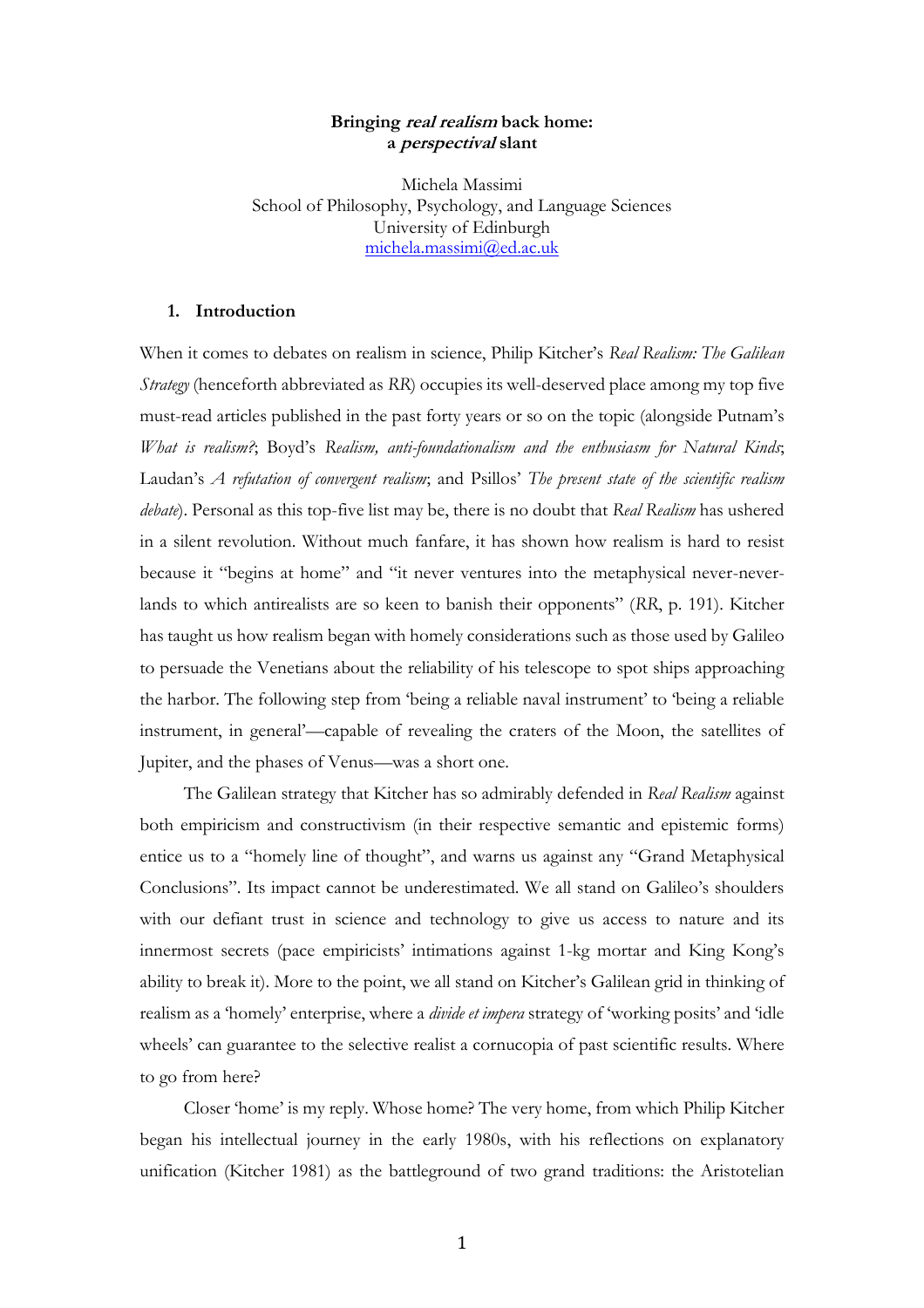tradition, whereby "scientists aim to fathom the order of being, an order that is typically opposed to the order of knowing"; and the Humean tradition (continued by Mach, Duhem and the logical empiricists), which, on the contrary, argued for "no joints at which nature can be carved, no objective necessities, no mind-independent causal connections" (Kitcher 1986, p. 202). Against both traditions, Kitcher defended a *via media,* leading out from Kant's writings on the methodology of science onto the philosophy of science. Central to the Kantian project envisaged by the early Kitcher was an analysis of scientific knowledge and objective understanding that "does not depend on any mind-independent notions of causation, natural necessity, or natural kind" (ibid. p. 204). Yet fifteen years later, in *Real Realism* Kitcher took a stance against the Kantian tradition—in its Epistemological Constructivist outfit—holding that "the realists' world is an inaccessible realm of noumena" (*RR*, p. 188).

In this essay, I suggest bringing *real realism* closer home, namely back to its Kantian roots. The very same roots that make real realism a 'homely' kind of realism, against any Grand Metaphysical Conclusions about the world, its causal necessities, and natural kinds. In particular, I suggest reinterpreting a key aspect of real realism—i.e., the notion of success at stake in 'working posits'—along more 'homely' lines, lines that acknowledge historical continuity, conceptual nuances and our role as epistemic agents in assessing success and inferring truth (for some preliminary reflections, see Massimi 2012 and 2014a). The result is a form of *perspectival realism*—to adopt Ron Giere's terminology (2006, 2013) which is, however, already at a distance from what Giere himself intends by this term (see Massimi 2015). Hence, my very own (loosely Kantian-inspired) *perspectivalist* slant to *real realism*.

Key to the Galilean strategy—as I see it through Kantian lenses (see Massimi 2010)—is not just to deploy the telescope to overcome fictitious boundaries (i.e. those between sea and land, Venice and Amsterdam, Heaven and Earth). But also to approach nature through principles of reason, in one hand, and "experiments thought out in accordance with these principles" in the other hand, "yet in order to be instructed by nature not like a pupil, who has recited to him whatever the teacher wants to say, but like an appointed judge who compels witnesses to answer the questions he puts to them" (Kant 1781/87, Bxiii-xiv). This is how Kant famously portrayed Galileo's contribution to bringing natural science onto the secure path of knowledge "after groping about for so many centuries". It is this *further* Galilean strategy that I turn my attention to here.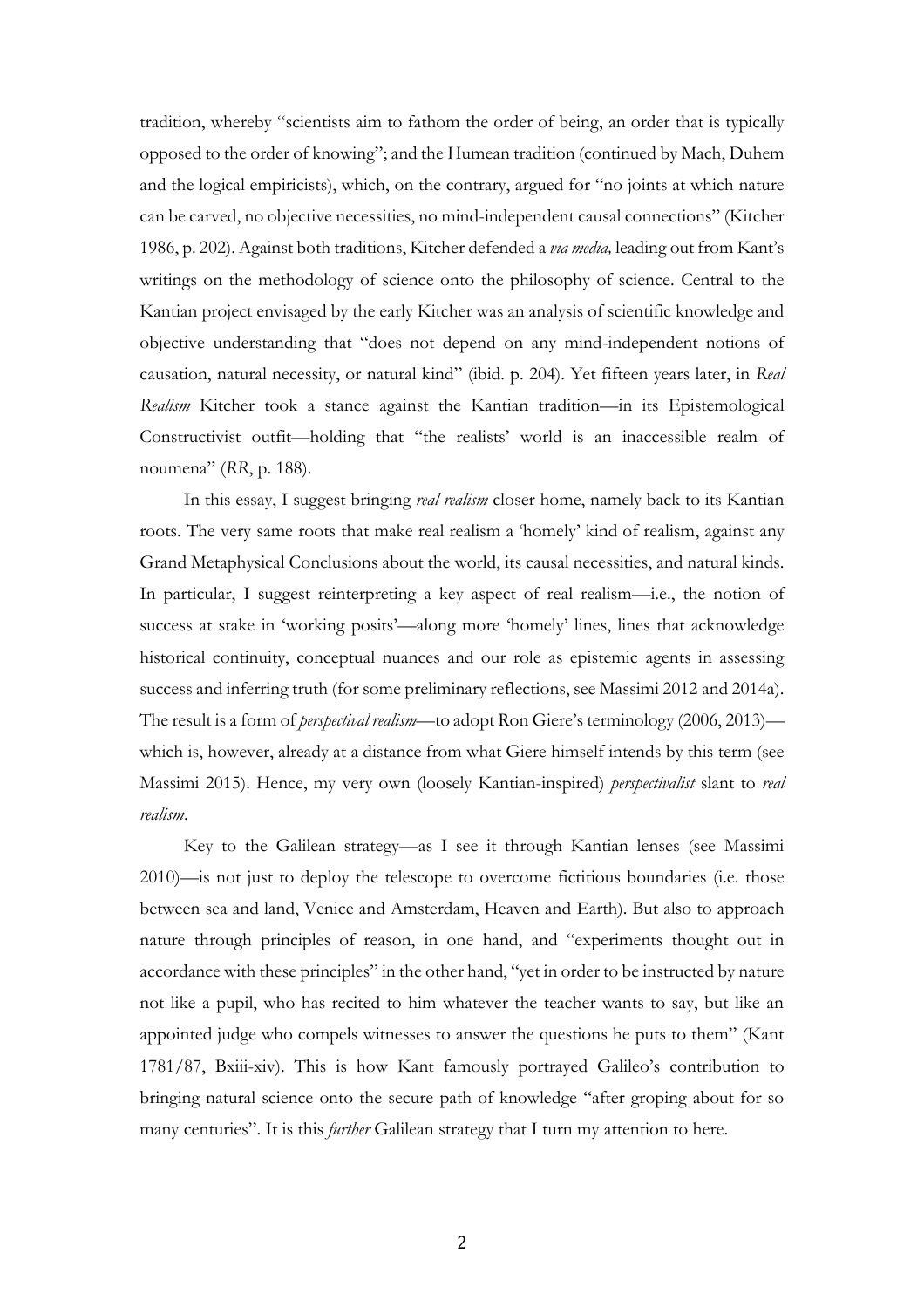I cannot do justice to the breadth of the philosophical arguments that Kitcher's real realism has put forward. And much as I'd like to discuss Kitcher's articulated response both to the epistemological empiricism of van Fraassenean flavor and to the epistemological constructivism of Kantian descent, 1 I have to leave those for another occasion. For here I concentrate on Kitcher's influential response against the "blockish holism" of epistemological empiricism in its historical form (best expressed by Laudan 1981), which seems to assume that "a theory is false because it is not entirely true" (*RR,* p. 170). In reply, real realism insists "that the past successes stem from parts of the theories that are approximately correct", namely from those hypotheses that are genuinely put to work (i.e. that characterize "working posits"), and are as such "approximately true".

In Section 2, I review Kitcher's famous distinction between working posits and idle wheels in the context of his realist defense against the challenge coming from the history of science. In Section 3, I focus on the notion of scientific success and distinguish between two variants—i.e. success 'from within' and success 'from above'. Finally, I suggest a perspectivalist slant to real realism in the form of a notion of success 'from within', able to assess success from a human vantage point and to capture truth across scientific perspectives (Section 4). I conclude by considering possible objections and replies (Section 5) to the perspectival view canvassed in Section 4.

# **2. Against the "blockish holism" of epistemological empiricism: 'working posits' and theoretical excrescences**

A powerful line of argument against realism has traditionally rehearsed a seemingly compelling historical point against the "success to truth" inference. Namely, that similar inferences "made by our predecessors would have issued in conclusions we now take to be quite wrong" (*RR,* p. 168). Let us leave here aside whether the list of past successfulyet-false theories reflect historical records; or abide instead by the antirealist inclination to inflate examples. There are undoubtedly "prominent cases from the history of science in which views we now take to be false were genuinely successful by anyone's standards" (ibid.). Not surprisingly perhaps, Fresnel's wave theory of light is one of such favorite examples. No matter how false the ether theory is, Fresnel's ability to use his mathematical

<sup>1</sup> Against the epistemological constructivists of Kantian descent invoking a "distinction between objects-asexperienced and objects-in-themselves" (RR, p. 189), real realism responds that "the objects we claim to represent accurately are not mysterious noumena but, in many cases, the things with which we interact all the time" (RR, p. 189)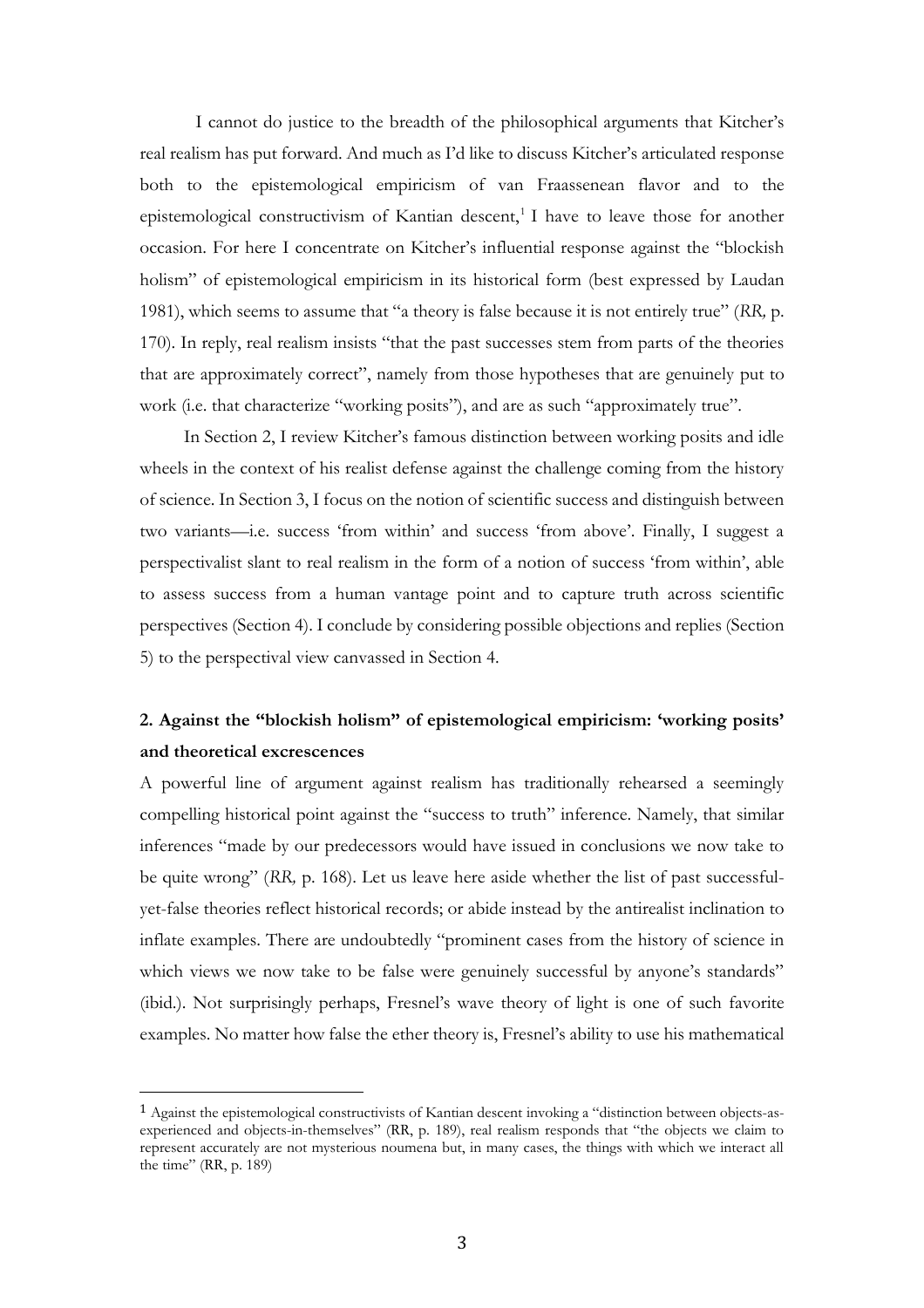equations to predict a bright spot in the middle of a dark shade won sceptics like Poisson among the Paris Academy of Sciences, and belies epistemological empiricists' objection to realism. Championed by structural realists, Fresnel's wave theory of light is—to the eyes of real realists—successful not in virtue of a tenuous distinction between structure and substance (pace structural realists). Instead, its success was achieved via "approximately true descriptions of some of the features of light waves (the mathematical accounts) while being wrong about others" (i.e. how light waves propagate in the ether). The real realist sees Fresnel as employing many tokens of 'light wave' to refer to electromagnetic waves and "as saying a large number of approximately true things about the properties of electromagnetic waves of the appropriate type", despite the false opinion about the propagation of the waves through an elastic ether (*RR,* p. 170).

Against the blockish holism of the antirealist that would invite us to regard as false a past theory that is no longer true by our own standards, the real realist recommends a *divide et impera* approach. "Working posits" are approximately true as long as they explain why past theories were successful (to the extent that they were); while "idle wheels" are "theoretical excrescences that are incorrect" and often entangled with working posits. Fresnel might not have distinguished between the two; but it is not a foregone conclusion that it would have been impossible for him to do so. Contemporary selective realists have made their own the real realist's distinction between working posits and idle wheels. And the distinction continues to be, in my view, one of the most persuasive replies against antirealist challenges coming from the history of science.

A difficulty still awaits. For the objection against the structural realist—i.e. that the structure / substance dichotomy cannot easily be exported to other examples—can similarly be leveled against the real realist. Consider, for example, Aristotle's theory of free fall as accelerated motion towards a natural place. The theory was undoubtedly successful by its own lights at the time, and it provided a springboard for Medieval commentators (from Simplicius to Hipparchus and the Arabic commentators), whose views fed into the impetus theory of Buridan and Oresme, and ultimately into Galileo's early Pisan studies on free fall (see Massimi 2010, and 2014b). What are the working posits in Aristotle's theory of free fall? And where do theoretical excrescences begin? Was Aristotle's hypothesis that bodies get heavier nearer the Earth an 'idle wheel'? Well, it provided an explanation—in Aristotle's own scientific perspective—of why free falling bodies accelerate (as opposed to decelerate or move with constant speed) when moving towards their natural place (where he assumed bodies would regain their 'form'). Moreover, it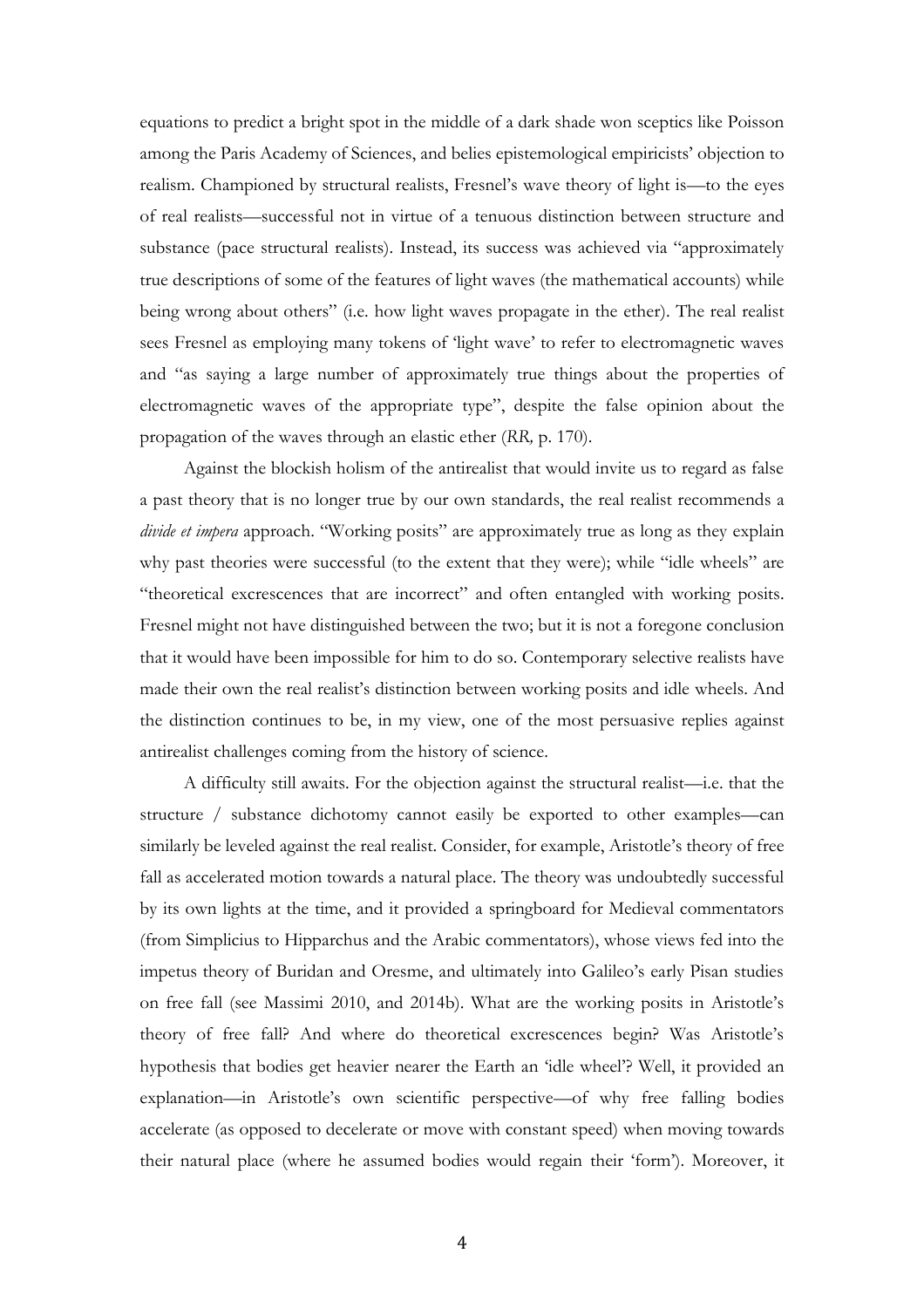suggested that there might have been forces acting on the body and pulling it either towards its natural place or in some different direction (what Avicenna and Abū'l-Barakāt called natural and violent *mail*; and Buridan called impetus as an intrinsic force due to a natural gravity; which was in turn the ancestor of the early Galileo's *gravitas* as a weightrelated concept; and ultimately of Newton's gravitational mass). Was there *anything* approximately (or even *remotely*) true in Aristotle's theory? What has gone wrong with this example?

# **3. Success 'from above' and success 'from within'. A further thought on Galileo's strategy**

Here is a possible diagnosis. The real realist has employed too stringent a criterion in the *divide et impera* strategy: a criterion of success 'from above' rather than 'from within'. In Fresnel's case, current electromagnetic theory provides the criterion of success to discern between the 'working posits' of Fresnel's theory (i.e. the equations for polarization by reflection, which still bear his name) and the 'idle wheels' of the ether theory (long gone from contemporary textbooks). In Aristotle's case, the criterion of success 'from above' cannot similarly be deployed to distinguish between working posits and idle wheels. Too many centuries separate the Galilean-Newtonian theory of free fall from Aristotle's; and all the conceptual nuances, small theoretical steps, and turning corners that the notion of 'free fall' underwent in that span have long been forgotten (were not for the assiduous work of dedicated historians of science).

Thus, I contend, it is not the case that Aristotle's theory is less promising than Fresnel's, when it comes to identifying parts of the theory that are essential to success (working posits), and hence approximately true. Scientists at Hipparchus' time (or even at Buridan's time) might still have been able to identify such parts. But *we* no longer are, because two millennia separate us from Aristotle. Thus, my diagnosis suggests, there is nothing wrong with the real realist's *divide et impera* strategy. What has gone wrong instead in the example of Aristotle's 'free fall' is the real realist's tacit appeal to the scientific realist's criterion of success 'from above', i.e. from *our very own current vantage point* as if that vantage point were the best one to assess the past; or, the one that provides a royal road to Truth with capital T.

The perspectival realist (of Kantian leaning) enters the scene. For the perspectival realist (of the kind I like) would rejoin that there is no privileged vantage point from which to assess scientific claims of the past. Our current vantage point is not a disguised Nagelian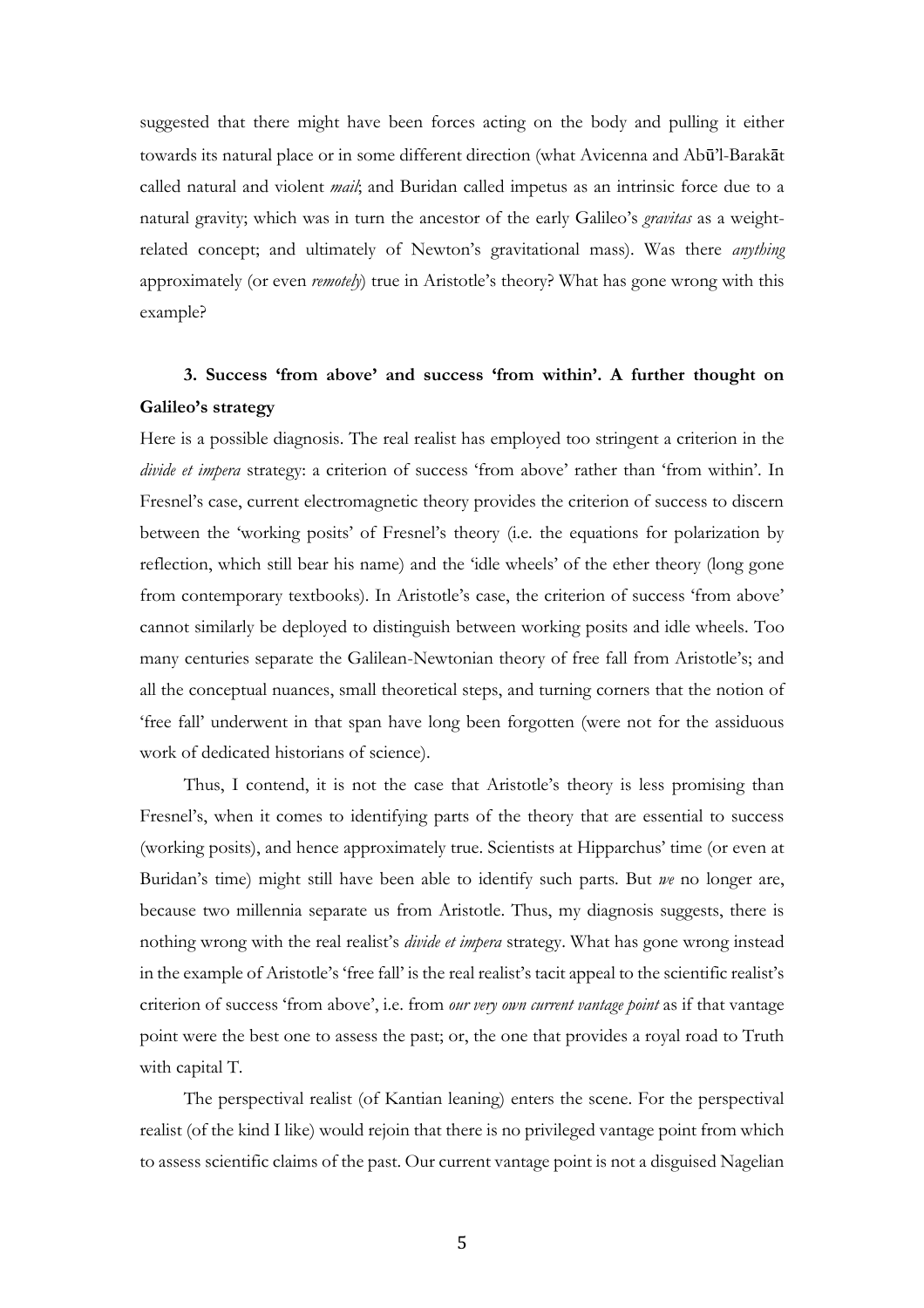*view from nowhere*, providing special epistemic standards for assessing the past or a privileged access to the ontology of nature. Our current scientific perspective is only one among many that our ancestors have happened to occupy, and from which failure and success get evaluated. Homely, perspectival considerations of this kind invite us to embrace a more modest criterion of success 'from within', when it comes to discerning between 'working posits' and 'idle wheels'.

The perspectival realist may adopt herself a Galilean strategy, namely the one adopted by Galileo in his early treatment of free fall in the Pisan treatise *De Motu antiquiora*  (ca. 1590s), before Galileo discovered the law of free fall  $(s : t^2)$ . Against Aristotle's cause of motion (i.e. motion towards a natural place), Galileo looked for the 'true cause' (*vera causa*) of accelerated motion in an Archimedean explanation of buoyancy, whereby it is the ratio between weight / volume of the body over weight / volume of the medium that explained whether bodies move up or move down. But the Archimedean analogy with buoyancy could only explain uniform (not accelerated) motion. Hence, Galileo had to resort to the Medieval impetus theory of Buridan and Oresme in thinking of a weightrelated concept of 'gravity' (*gravitas*) as an *internal static force* that would decay during the free fall. Galileo's *momentum gravitatis* (sometimes also referred to as *impeto*) is already at a distance from Medieval impetus theory, as it is from Newton's gravity, understood as an external impressed force acting at a distance between two bodies. Galileo's gravity is still a weight-related internal force, compared to Newton's thoroughly dynamical concept of 'gravity'. Yet, Galileo had to re-think the Medieval concept of an internal force, and make it obey 'indubitable principles' so as to demonstrate the law of free fall (for full details of this story, I refer the reader to Massimi 2010).

Galileo's kinematic studies exemplify the perspectivalist strategy of engaging with the past 'from within', rather than 'from above'. Working with the Aristotelian tradition that goes from Hipparchus to the Arabic commentators and Buridan's and Oresme's impetus theory, Galileo could operate within well-trodden paths. He could resort to Archimedes' buoyancy, and Hipparchus's theory of free fall, and introduce gradual changes to key concepts. For example, the change from impetus as an internal force propelling a body, to 'momento' (*momentum gravitatis*) as an internal force that after having propelled the body would gradually decay, causing the body to acquire degrees of speed (*celeritatis momenta*) in its descent. Galileo's breakthrough about free fall did not happen by debunking the Aristotelian tradition (pace Galileo's own rhetoric against Simplicius in *Two New Sciences*). Nor did it happen by selecting working posits in the Aristotelian tradition: for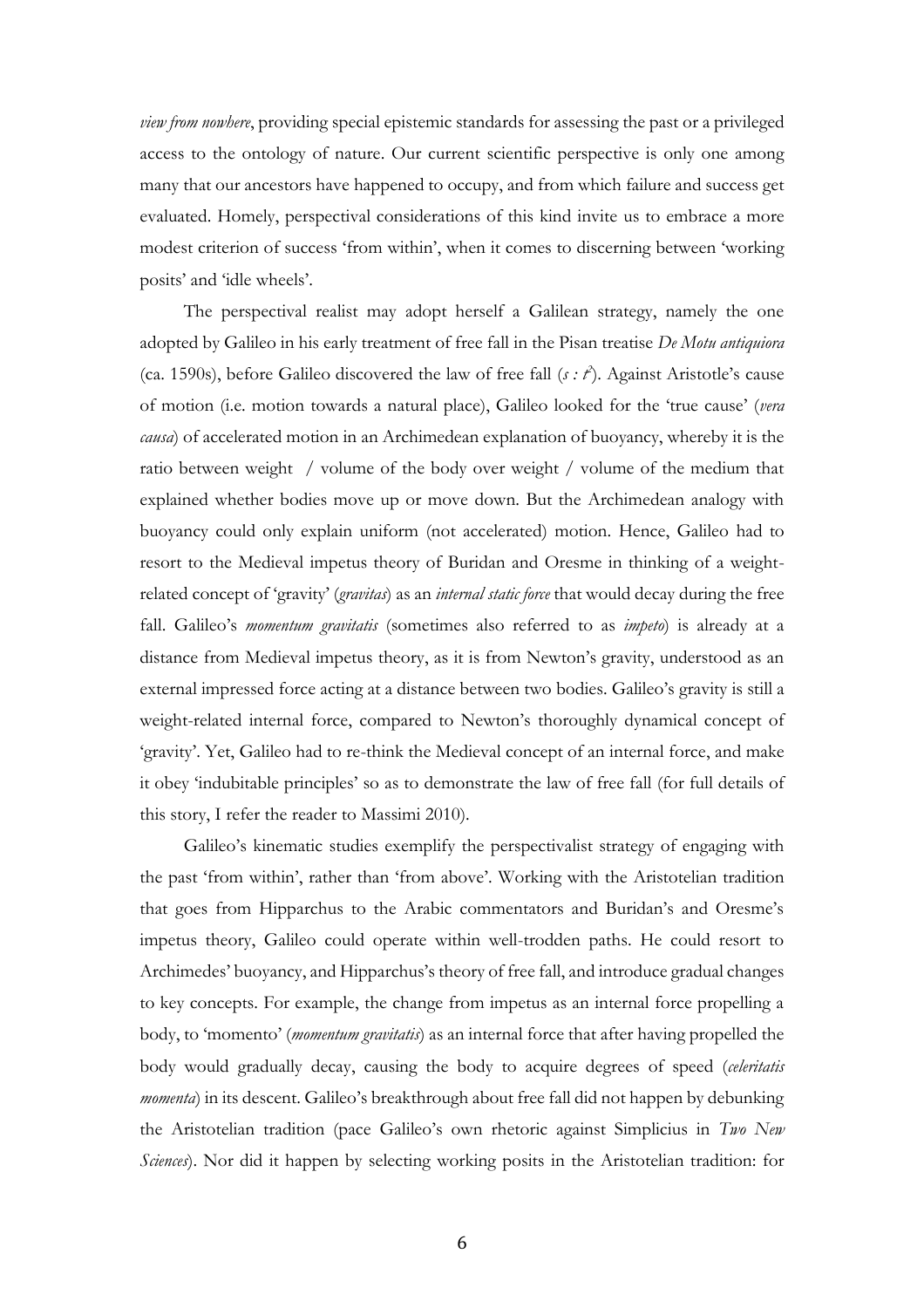even Archimedean buoyancy, or Hipparchus' theory were inextricably entangled with 'idle wheels' and not amenable to being imported *tout court* into the Galilean story.

Instead, the Galilean *kinematic* strategy consisted in small theoretical steps and subtle conceptual nuances that ultimately allowed Galileo to turn the corner from the Aristotelian tradition. Galileo's ability to interrogate nature with principles of reason on the one hand (i.e. the indubitable principles from which he demonstrated the law of free fall), and with experiments thought out in accordance with these principles, on the other hand (i.e. both thought experiments with chords and real ones with inclined planes), made the revolutionary shift possible. The perspectival realist can appeal to *this* Galilean strategy to bring the real realist's notion of success home: from 'above' to 'within'.

### **4. Success and truth across scientific perspectives**

 $\overline{a}$ 

But how should the perspectivalist notion of success 'from within' be understood? So far, I have simply suggested that it should not be understood as the ability of inquirers to identify parts of a theory that are essential to success, and hence approximately true. But that can hardly be enough to understand the perspectivalist move that I am here offering to real realism. We need to unpack the slogan.

In what follows, I take my cue from broader discussions on perspectivalism in contemporary epistemology, 2 to propose that success 'from within' should be understood as success with respect to standards of performance-adequacy appropriate to the scientific perspective of the inquirer *when assessed from the point of view of another (either diachronically subsequent or synchronically rival) scientific perspective*.

Given the Aristotelian–Archimedean perspective, and the available evidence for free fall, Galileo could conclude that the Aristotelians failed to satisfy standards of performance-adequacy appropriate to *their own* perspective in the explanation of the phenomenon. For example, Aristotle's theory could not explain the precise mechanism

<sup>&</sup>lt;sup>2</sup> See for example, Sosa's perspectival coherentism (as part of his virtue perspectivism in Sosa 1991), where the justification for beliefs is a matter of perspectival coherence. Along similar lines for perspectival justification for beliefs, see Haack (1993), and Rosenberg (2002), p. 149: "the reason that we correctly judge that S does not know that p is that, given our richer informational state, we recognize that what we are (stipulatively) entitled to take to be S's epistemic circumstances demand a higher level of scrutiny than we are supposing S himself to have exercised. S therefore, has not satisfied what, from our perspective, are the standards of performance-adequacy appropriate to his epistemic circumstances, and hence, from our epistemic perspective, we judge that, despite his not having acted irresponsibly given the information available to him (judged from his own legitimate perspective on his epistemic circumstances), he has not justifiably come to believe that p". In what follows, I develop Rosenberg's appeal to standards of performance-adequacy to elaborate a perspectivalist notion of *success from within*.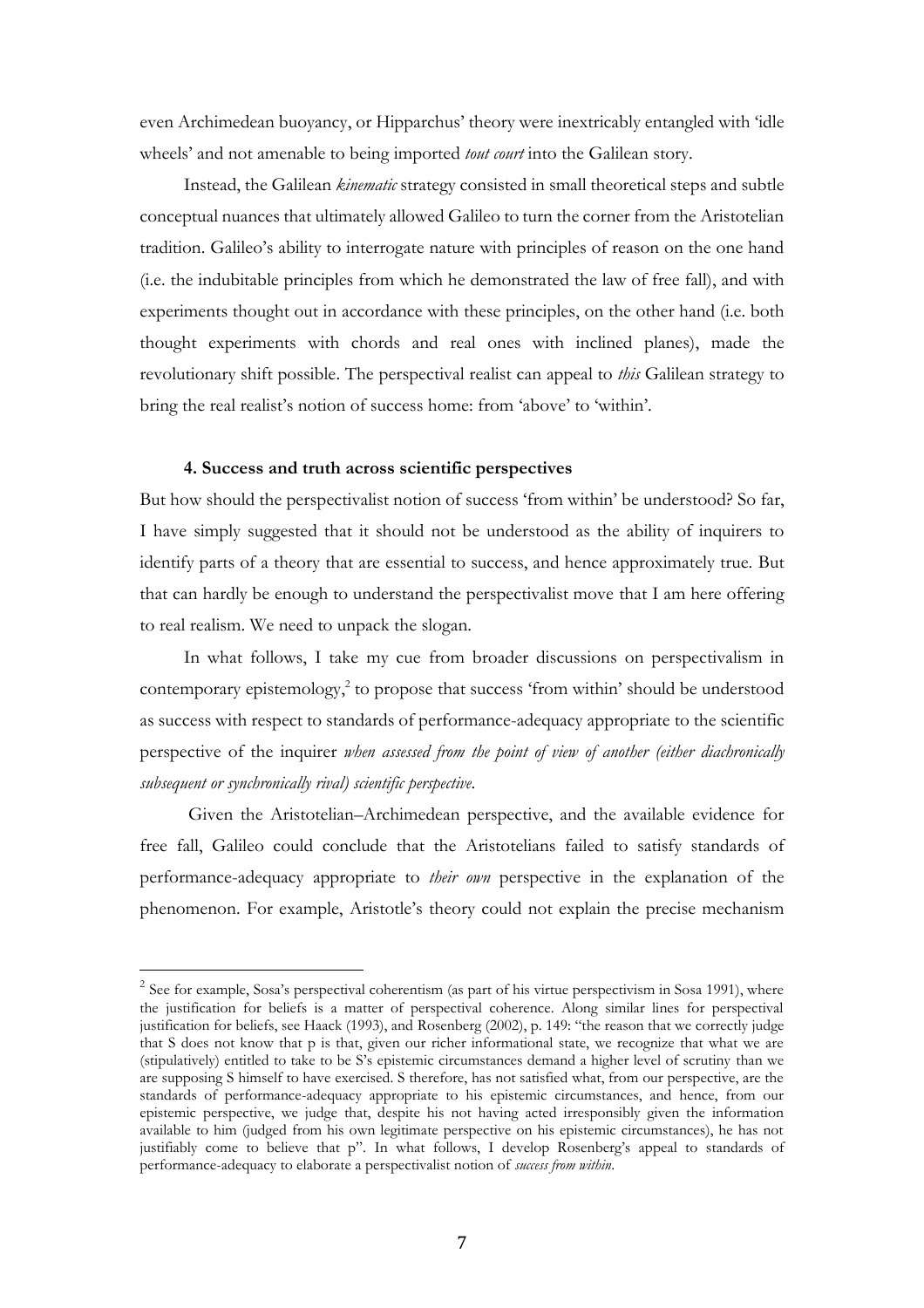through which equal degrees of speed accrued during the descent, and hence why motion towards a natural place was *uniformly* accelerated motion. The Aristotelians could not obviously be blamed for having believed what they believed about free fall (i.e. that it was motion towards a natural place) given their own scientific perspective. And the proposition that free fall was motion towards a natural place cannot be regarded as relatively true (i.e., true for the Aristotelians, but false for Galileo), on pain of abandoning realism altogether for relativism about truth.

Scientific perspectives—I suggest— provide *contexts of assessments* for scientific claims. Galileo could assess the Aristotelian claims about free fall and find them lacking in satisfying what—from Galileo's own perspective—were the standards of performanceadequacy *appropriate to the Aristotelian epistemic context* (e.g. how come free fall as motion towards a natural place is accelerated motion and not uniform motion as one should expect from the analogy with Archimedes' buoyancy?). In answering these questions, Galileo came eventually to establish a new scientific perspective, from which it became possible to evaluate new claims about free fall. Galileo's scientific perspective, in turn, can be found as lacking in satisfying what—from our own current perspective—are the standards of performance-adequacy appropriate to the Galilean-Newtonian epistemic context (e.g. how to think of Galilean free fall when sense-impressions about the free mobility of rigid bodies and paths of light rays get called into questions, as they were with Helmholtz's mirror sphere thought-experiment? What becomes of the Galilean-Newtonian gravity in a non-Euclidean space?).

Success 'from within' is then the ability of a theory to *perform adequately* with respect to standards that are appropriate to the theory's wider epistemic context—or scientific perspective, as I prefer to call it—when *assessed from the point of view not just of the scientific perspective at stake, but, crucially, from the point of view of other scientific perspectives*. Building on recent important work in epistemology, 3 I suggest the following definition.

A scientific claim (*SC*) meets the criterion of success 'from within' iff:

(a) *SC* expresses a proposition *p* at scientific perspective  $SP_1$ 

<sup>3</sup> Here I want to latch onto the helpful distinction between context of use and context of assessment in discussions on relativized truth and faultless disagreement—see MacFarlane (2005), (2012); and Marques (2014), among many others. By contrast with MacFarlane, I will not be using this distinction to defend any notion of relativized truth. Instead, I make use of MacFarlane's distinction between context of use and context of assessment to provide a notion of success in science that does not beg the question for scientific realism (i.e. that does not judge past theories on the basis of our current successful theories).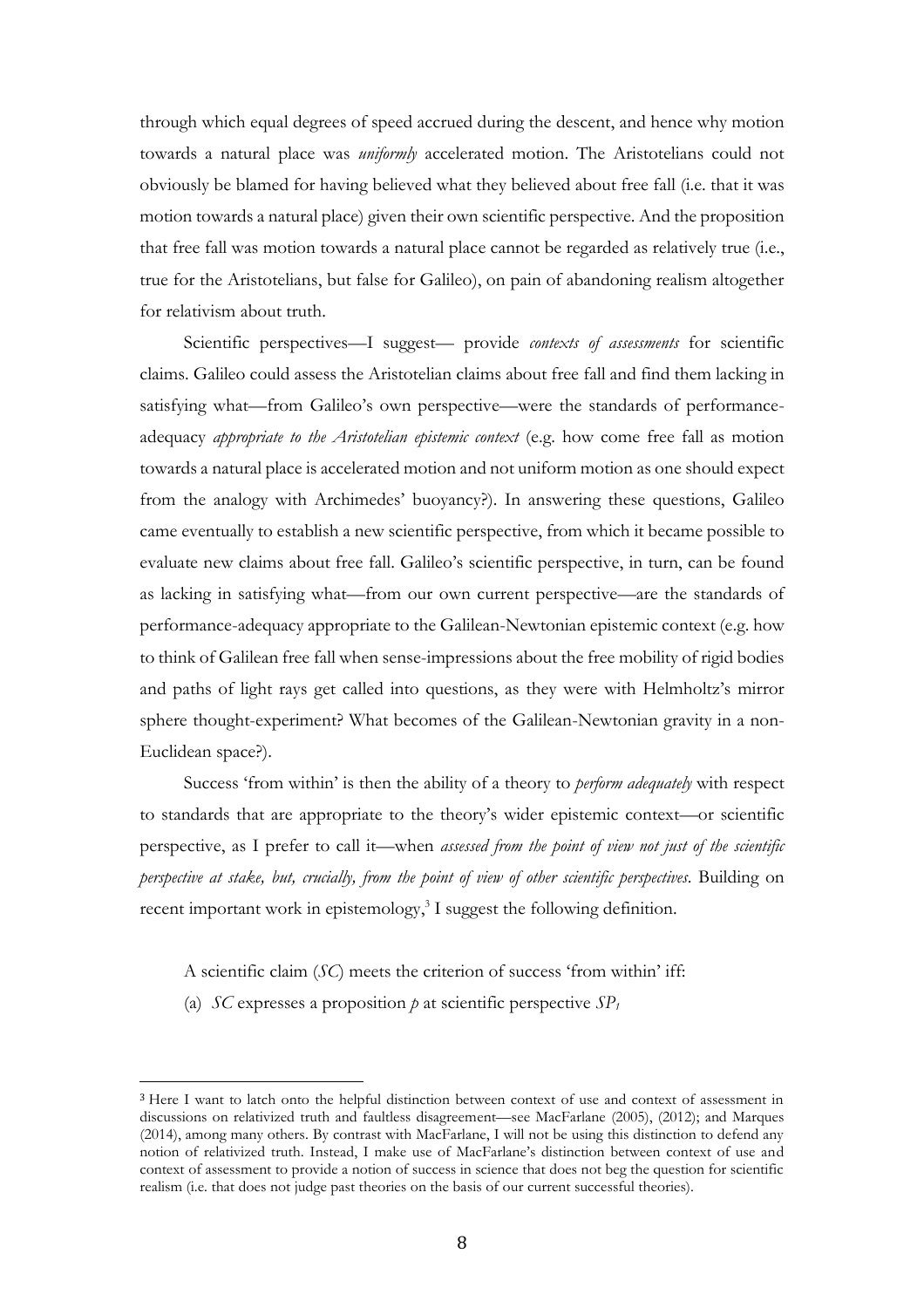(b) *p* is true (i.e. corresponds to states of affairs in nature) *and* meets standards of performance-adequacy in *SP<sup>1</sup>* when assessed from other scientific perspectives *SP*2, *SP*3, *SP*4 ...

This definition of success 'from within' vindicates the real realist's expectations for successful posits to track truths in nature (via the first part of premise b.). It is *perspectival* in giving up on any Nagelian view from nowhere and in not taking our currently successful scientific claims as the gold standard for assessing past failures and successes.

Success 'from within' is kosher to the Kantian spirit of perspectivalism in giving due consideration to epistemic agents' (or I should say, scientific communities') commitment to scientific claims (without dismissing them out of hand as sheer errors of the past). Success 'from within' does justice to the historian's anti-Whiggish plea for judging past theories in their own terms and *by their own standards* (not by ours) *when assessed from the point of view of other (diachronically subsequent or synchronically rival) scientific perspectives*. At the same time, it avoids the perils of truth relativism by anchoring success to the truth of perspective-independent states of affairs (i.e. that free fall is accelerated motion is a perspective-independent state of affair that either holds in nature or does not; that accelerated motion is in turn motion towards a natural place as opposed to motion due to an impressed force of gravity is a scientific claim that can be assessed within a given epistemic context or perspective, with its standards of performance-adequancy and so forth).

For example, it is not enough for Aristotelians to be satisfied with their own theory of free fall, for it to count as successful. Scientific communities cannot ratify their own success, if their practices are not also deemed as successful by other communities of inquirers. Yet other communities cannot smuggle in their own standards of performanceadequacy when evaluating other (past or rival) theories.*<sup>4</sup>*

It was possible for Galileo to assess Aristotle's theory of free fall by Aristotle's own standards (expressed by Simplicius in *Two New Sciences*) and conclude about its inadequacy. As it was possible for William Thomson (later known as Lord Kelvin) in 1847 to assess Carnot's cycle by Carnot's own standards (which included conservation of caloric) and conclude about its inadequacy (when combined with Joule's claim that a quantity of heat

<sup>4</sup> On closer reflection, this is what is to be expected from Kuhnian anomalies and periods of crisis. Anomalies reveal cracks into well-established and well-trodden paradigms, by revealing the inability of the paradigm to handle *in its own terms* an increasing number of persistent problems.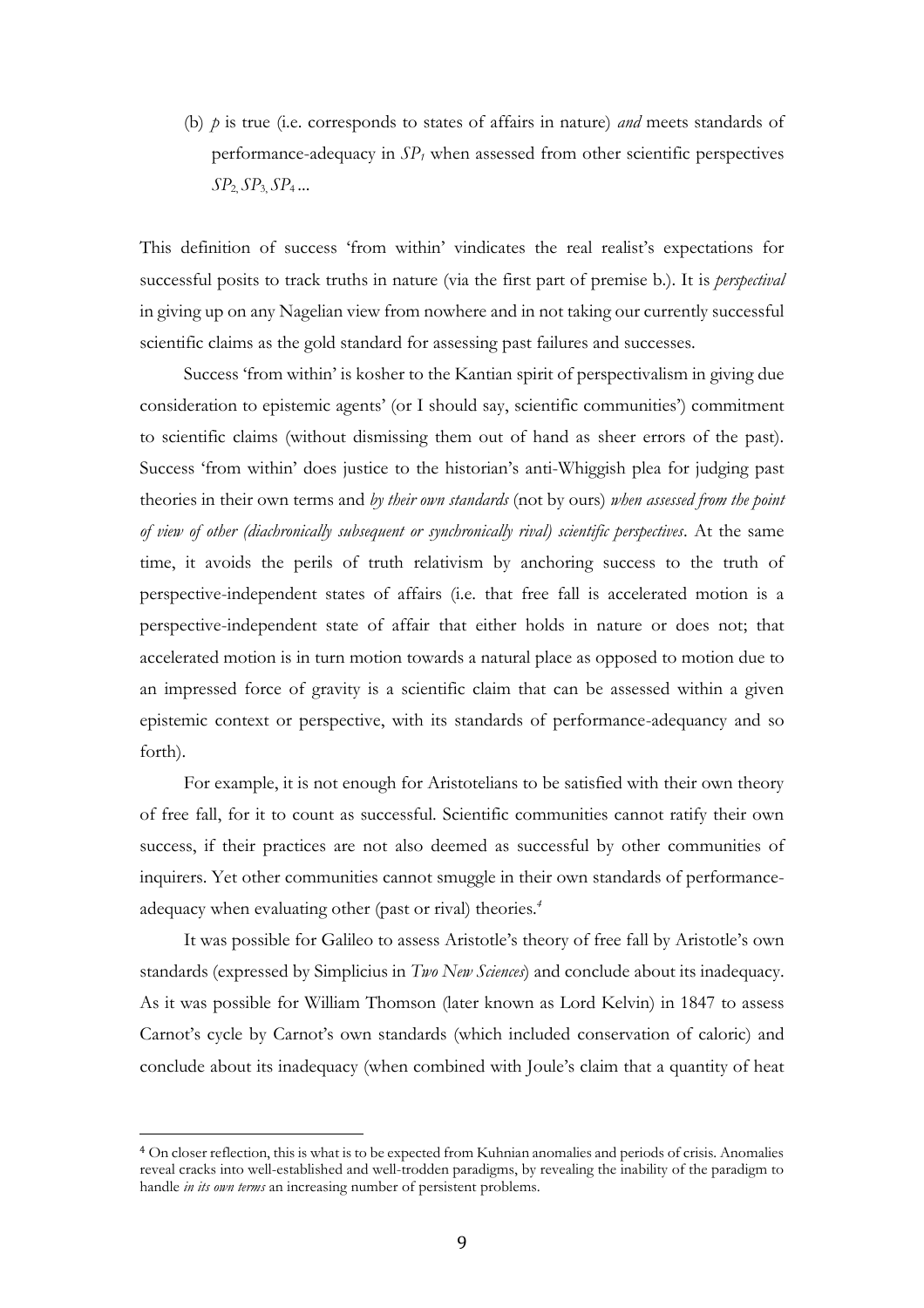proportional to the mechanical work produced must be consumed in a paddle-wheel experiments). 5

These examples show important features about the definition of success 'from within' I just gave:

- (i) The relevant standards of performance-adequacy for scientific claims are settled in the original *context of use*, i.e. in the scientific perspective in which the claim is first formulated and advanced.
- (ii) Subsequent perspectives provide *contexts of assessment* from which it is still possible to evaluate past scientific claims *by their own original standards.*
- (iii) Given the richer informational content available to subsequent perspectives, it may be possible for later assessors to regard the performance-adequacy of past claims as lacking in some respects; hence, it is possible for later assessors to either retain or withdraw (in whole or in part) past scientific claims on the basis of their continuing performanceadequacy.

Success 'from within' becomes then a commitment that a community of epistemic agents undertakes to *retain* past scientific claims when their performance-adequacy continues to be regarded as satisfactory, from the point of view of later scientific perspectives. Success 'from within' bears important similarities with the real realist's working posits. Both react against the "blockish holism" of epistemological empiricism. Against scientific realism, they both invite us to a more nuanced re-appraisal of past theories. Against structural realism, they both refrain from cashing out success in terms of structure vs. substance. And both equally stress what might be called the *enactive* nature of scientific success: success is whatever works, or continues to perform adequately.

<sup>5</sup> Following up on Thomson, in 1850 Rudolf Clausius laid the foundations of thermodynamics (let us call it *SP2*) by reconciling Carnot's cycle with Joule's ideas. For Clausius envisaged that it was possible to retain Carnot's idea that heat passes from a hot reservoir to a cold one whenever mechanical work is done in a cyclic process, while also abandoning Carnot's additional claim about conservation of caloric. The second law of thermodynamics was born: in any cyclic transformation of thermal energy into mechanical energy, a portion of heat gets dissipated irreversibly (pace caloric theory). Subsequent perspectives, such as Maxwell-Boltzmann statistical mechanics (let us call it *SP3*) were still able to evaluate the truth of Carnot's cycle and its ability to meet standards of performance-adequacy at its own time (i.e. measuring engines' efficacy in producing mechanical work). Yet in the light of the richer informational content available to Maxwell and Boltzmann (after Clausius' introduction of entropy), Carnot's overall claim was deemed as requiring a higher level of scrutiny (especially about conservation of caloric and the nature of heat) than Carnot himself could have possibly exercised in the early nineteenth century.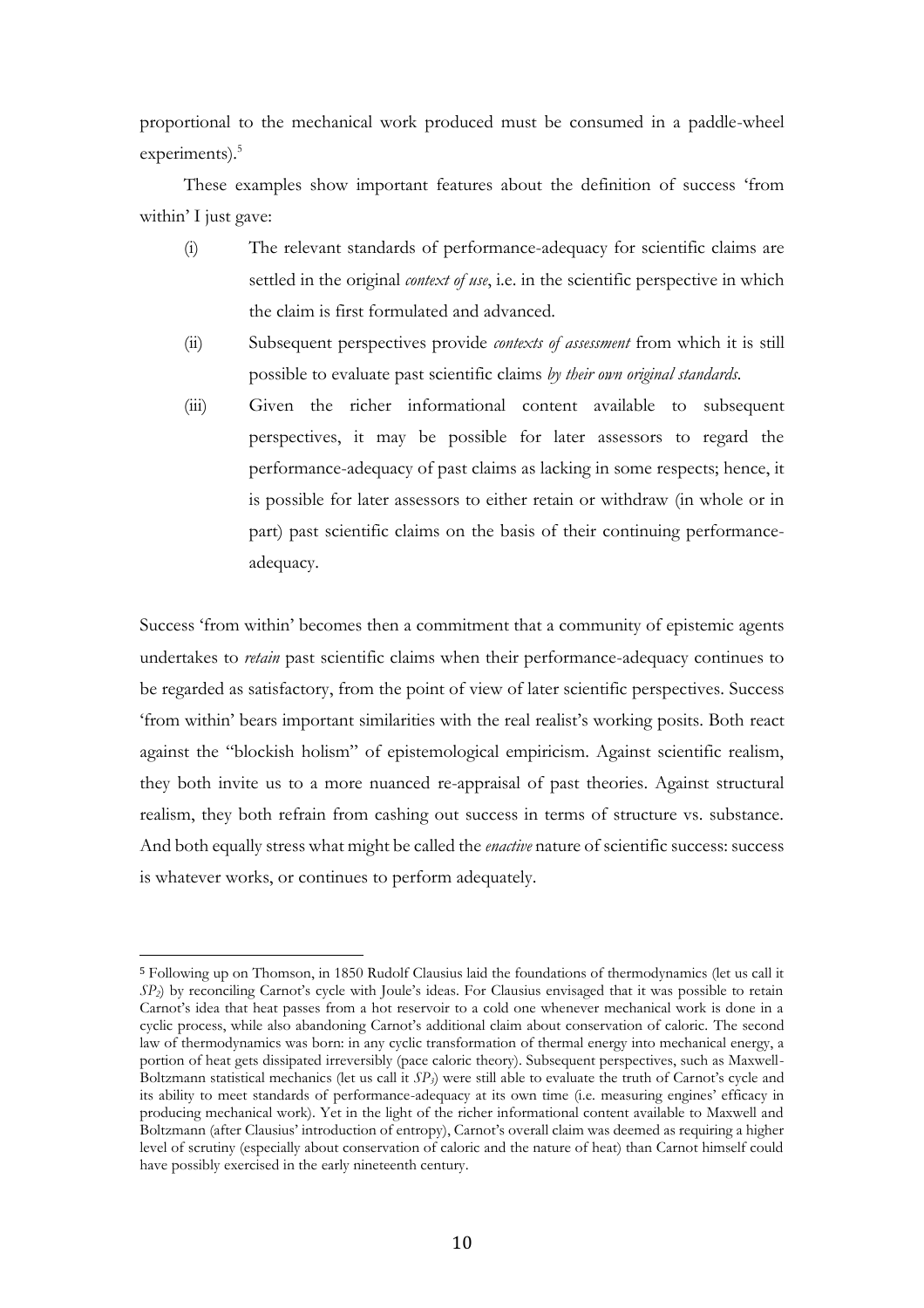Yet real realists and perspectival realists differ when it comes to the notion of success. For real realists deploy working posits to identify hypotheses that are approximately true by the criterion of success 'from above'. Whereas perspectival realists of the kind I like would urge to deploy the aforementioned success 'from within' to identify scientific claims that—by being *justifiably retained* in the shift from the original perspective / context of use to another perspective/ context of assessment—we have reasons for thinking of as true (to the best of our knowledge). The perspectival slant I am offering to the real realist's 'working posits' is then in terms of commitment of a scientific community to assess and justifiably retain past scientific claims whenever their performance-adequacy continues to be deemed as satisfactory by their own original standards, when assessed *from the vantage point of other perspectives*.

On this perspectival reading, truth is not an *ex post-facto* explanation of the ongoing success of some scientific claims. Instead, truth is built into the aforementioned definition from the ground up, with premise (b) "*p* is true". It is the truth of the propositional content of a scientific claim *and* the ability of the claim to meet standards of performance-adequacy at  $SP<sub>1</sub>$  when assessed from other scientific perspectives that ultimately grounds success 'from within'. And I do not mean that it *explanatorily* grounds it. I mean instead that it *ontologically* grounds it. If the propositional content of the claim were false by realist lights (i.e. if there were no such a thing as  $p$  in nature), even if the claim were hypothetically able to meet standards of performance-adequacy when assessed from other perspectives, the claim would not qualify as successful under the aforementioned criterion of success 'from within'.

Imagine a scientific community in the eighteenth century, who could have built a perfectly consistent scientific system around caloric to advance various claims about the production of mechanical work, thermal expansion, and matter's states of aggregation, among others. Our best eighteenth century scientists failed to distinguish among states of aggregation as physical in nature (and went on to identify water as a *liquid* chemical substance; see Kuhn 1990). But let us assume that our hypothetical community can do better than our own Lavoisier, Dalton, and Carnot and come up with a perfectly good system of knowledge around caloric that meets their own standards of performanceadequacy at the time.

For example, such system proves consistent when offering explanations in terms of caloric for matter's states of aggregation and the production of mechanical work; it gives simple and elegant accounts of how caloric (by being released and absorbed) underlies all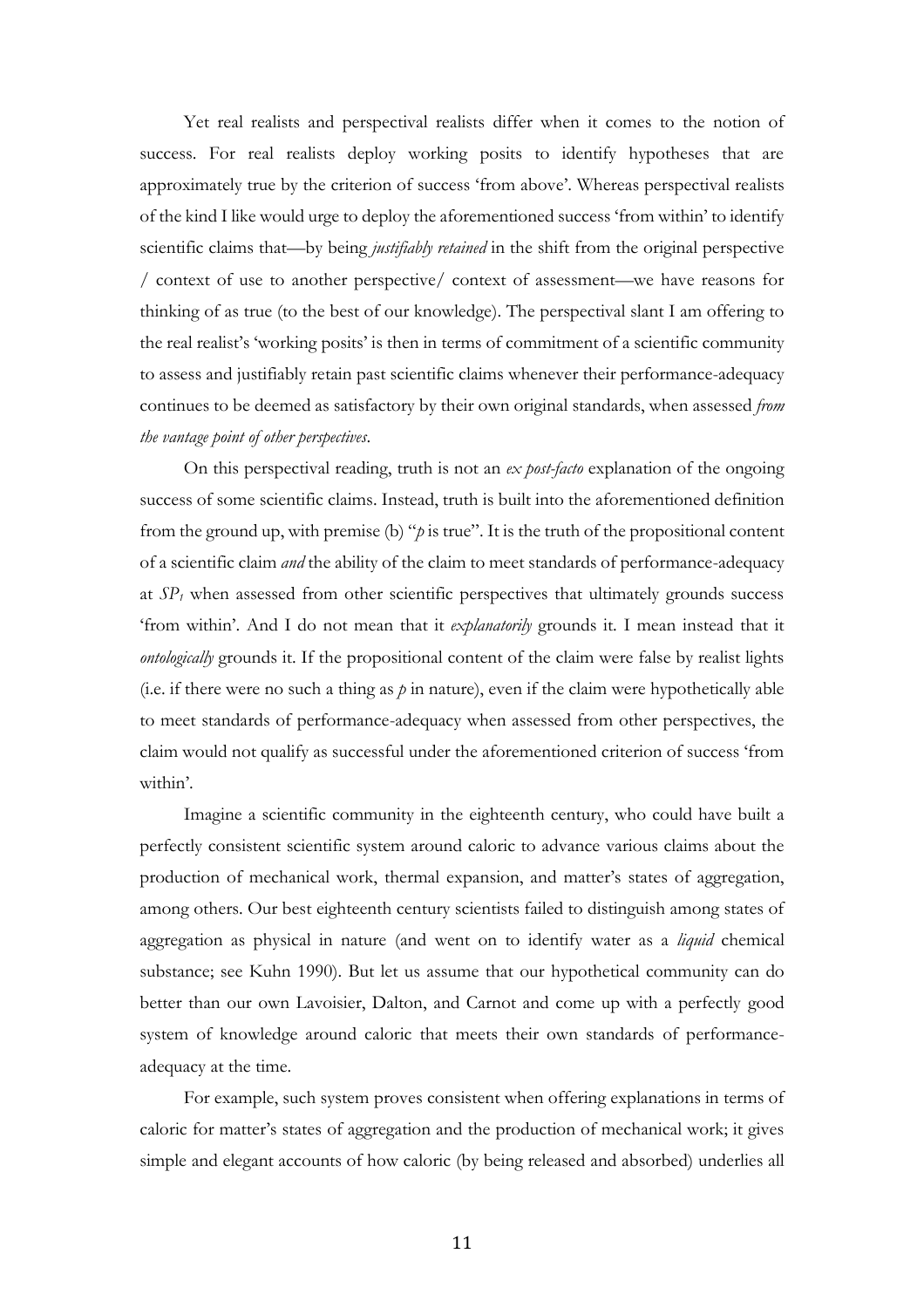these phenomena; it seems accurate with respect to the evidence available to the community at the time; and so on. Should not we judge—from our own current perspective—such community as having met its own standards of performance-adequacy? Should not we assess its scientific claims as being successful, despite their propositional contents (in terms of caloric) being false? More to the point, who are *we* to conclude that their propositional content is indeed *false*? Are not we re-introducing a much-dreaded view from nowhere to reach such cross-perspectival Grand Metaphysical Conclusion?

#### **5. Objections and replies**

Not so fast. What needs be considered in this imaginary case is whether positing caloric can indeed give rise to such a perfect system of knowledge able to meet all the aforementioned standards by the light of the hypothetical eighteenth century community. I contend that it cannot. *Consistent explanations,* first. Assuming caloric as an imponderable fluid—as eighteenth century scientists did, and our hypothetical scientists would also presumably do—would immediately pose severe challenges to any attempt to provide a consistent explanation of mechanical work and states of aggregation. Mechanical work would require caloric to be consumed (pace conservation of caloric); as much as turning water into ice would require removing caloric (qua a shell of imponderable fluid surrounding water's particles) and yet expanding the overall volume. How can water's particles lose part of their volume (by releasing caloric), while also expanding their overall volume? Caloric does not seem to license consistent explanations.

*Simplicity* next (a notoriously slippery standard, if any). Would caloric provide a simple and elegant account of various phenomena? Caloric could be squeezed out of particles' volumes (assuming a Daltonian model) and get re-attached to them at ease. As simple as that? Well, assuming some mechanism was in place to explain what held caloric attached to the particles of matter; what had the power to detach it from matter and reattach it to it at will, and so forth. Perhaps some attractive and repulsive forces might do the trick. Or, perhaps electrical fluids. Or, some ethereal substratum (along the lines of Kant's matter of heat). Simplicity is not within easy reach. A complex story would need to be told about the mechanisms underlying caloric's behavior in all these phenomena, mechanisms that can potentially be at odds with each other.

Perhaps *accuracy* with the available evidence fares better than consistency and simplicity when it comes to standards of performance-adequacy. Assuming our hypothetical community has produced a system of scientific claims that are accurate by the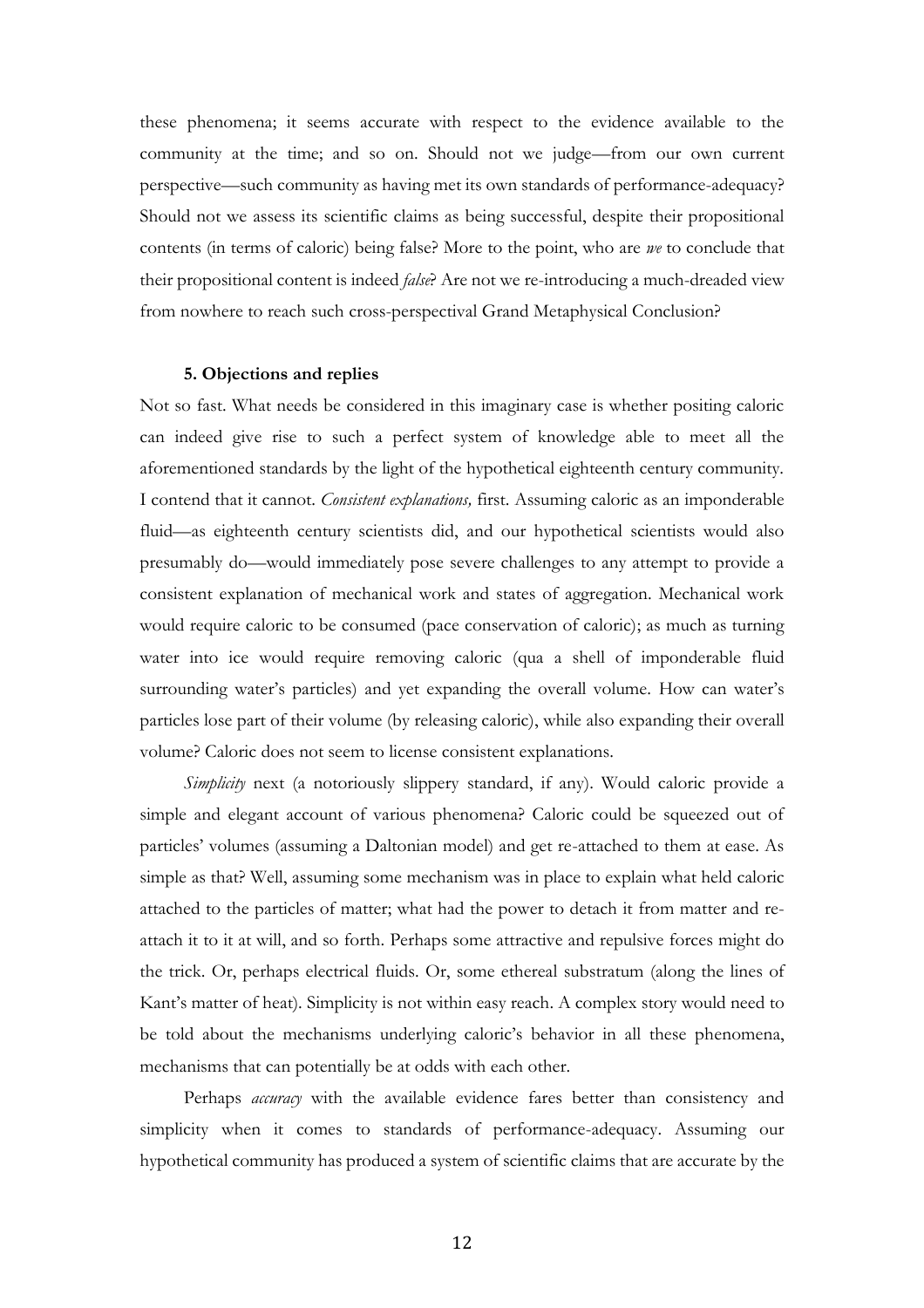experimental standards available to the community at the time. Such claims must surely be regarded as successful (no matter how false caloric is from our own current vantage point). An analogy may perhaps help here. Suppose I have an accurate story about hedgehogs living in my garden and creeping out at night to collect the mulberries that have fallen on the ground. My story is so accurate that tells me with precision that hedgehogs come at night, between 1am and 2am, from the far right corner of the garden, behind the hedge and collect only the purplest mulberries they can get their spiky backs on. So my available evidence of red mulberries on the ground seems to support the accuracy of my story.

But is accuracy such a malleable standard? Surely, even my garden hedgehogs would have to respond to some mundane questions: do they come out every night? From 1pm or from 2pm? What about the purple spots on the ground that look like old mouldy mulberries? Accuracy (be it the accuracy of a measurement or the accuracy of a theory) comes always in tandem with other standards, such as consistency, fruitfulness, explanatory power, and so on. Our imagined eighteenth century caloric supporters would have to tell a pretty convincing story about how their scientific claims involving caloric were accurate over and above fitting a sample of observed regularities (especially if such sample proved in conflict with others, and the caloric mechanisms envisaged in each case were in contradiction with each other and hard to pin down).

Whatever the standards of this hypothetical eighteenth century community could have been (the list above, of Kuhnian flavor, is only illustrative and is not meant to be exhaustive), the above examples should make it clear that building a system of scientific claims on an ontologically false ground is not going to go very far. The system of claims would soon fail *by its very own standards of performance-adequacy.* And we do not have to resort to hypothetical scenarios. Real historical communities, who entertained standards similar to the ones listed above, came to realize the inadequacy of the caloric theory in the nineteenth century.

Let us take stock. A critic was envisaged that challenged the criterion of success 'from within' on the ground that as long as a community can justifiably be regarded as meeting its own standards of performance-adequacy, the scientific claims advanced on behalf of such standards should count as successful (despite their propositional contents being false). This objection attacks the realist component in my definition of success 'from within', namely premise (b) that says that " $p$  is true". For it seems possible for  $p$  to be false and yet still meeting standards of adequacy in  $SP_1$  that make scientific claims about  $p$  count as successful. In response, I have shown how if *p* were false, it would prove in practice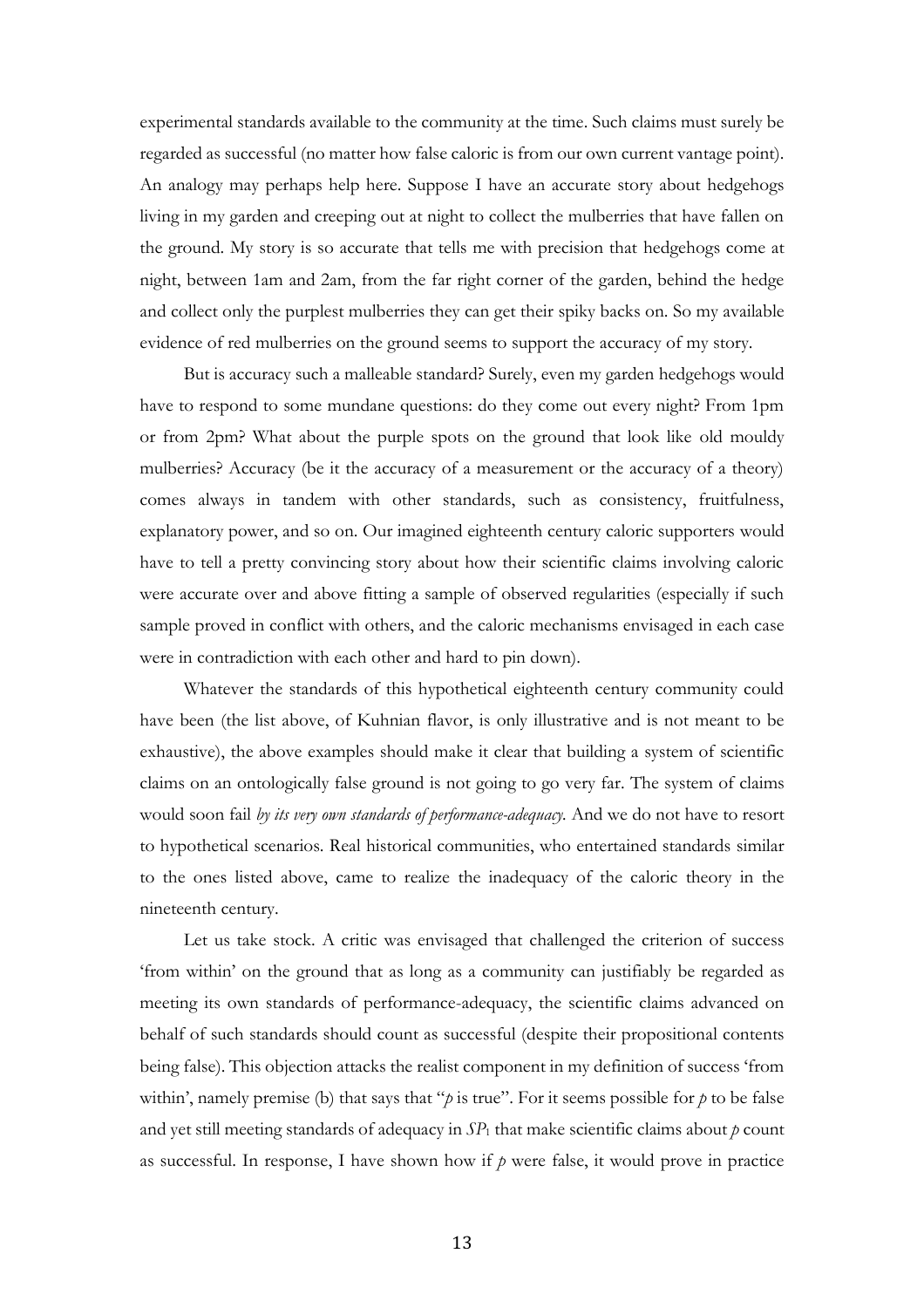impossible to justifiably meet standards of performance-adequacy in *SP1*. And for good reasons too: *ex falso quodlibet*. An ontologically false ground (e.g. caloric) cannot possibly license scientific claims that are arguably consistent, simple, accurate, and so on (unless inconsistency, inaccuracy and so forth are themselves acceptable standards within a particular scientific community).<sup>6</sup> Thus, I conclude that if the propositional content of the scientific claim were false by realist lights (i.e. if there were no such a thing as *p* in nature), it would in practice be impossible for the claim to meet standards of performanceadequacy in its own scientific perspective (and even more so when assessed from other perspectives). The claim would not meet the criterion of success 'from within'.

But is it 'being true' by realist lights *enough* to secure success 'from within'? Are the standards of performance-adequacy themselves idle wheels? Here a different critic is envisaged, who may retort that real realist's working posits ultimately underpin the truth of *p* and my aforementioned definition of success 'from within' collapses onto the real realist's success 'from above', at a closer inspection. The critic may insist that Fresnel's theory worked and proved successful not because it met standards of adequacy at Fresnel's time (e.g. it was fruitful in predicting novel phenomena; it seemed accurate in explaining diffraction; and so forth); but because Fresnel's 'light wave' referred to electromagnetic waves of high frequency. Or better—the critic may continue—Fresnel's theory met those standards *because* its working posits (i.e., electromagnetic waves) were true. And to emphasis the idleness of the standards of adequacy themselves, one could easily invoke consistency with the ether theory as an example (yes, Fresnel's theory was consistent with popular ether theories at the time; yet consistency *in and of itself* does not cut any ice for the success of Fresnel's theory).

In reply, one may consider what would happen to a lone researcher that gets it right without yet meeting the standards of performance-adequacy of her community at the time (perhaps because such community has not quite got to the stage of precisifying standards able to capture the truth of what the lone researcher has just discovered). Should we conclude that the researcher has been successful? Here, I cannot help but sharing Richard Boyd's negative conclusion,<sup>7</sup> although I give a perspectival gloss to what Boyd portrays as

<sup>6</sup> Here a relativist may come to the fore and make this kind of rejoinder (one is reminded here of the familiar story about the Azande and their witchcraft and how standards of adequacy vary from one epistemic community to another; see Kusch 2002 for a helpful discussion). A discussion of relativism would lead me into a territory further afield from the topic of my essay here, and as such I will not pursue it.

<sup>7</sup> Boyd describes the hypothetical scenario of the lone researcher that gets it right but she does not make any contribution to the reliability of our scientific practice unless her success is also recognized as such by a community (Boyd 2010, pp. 217-8).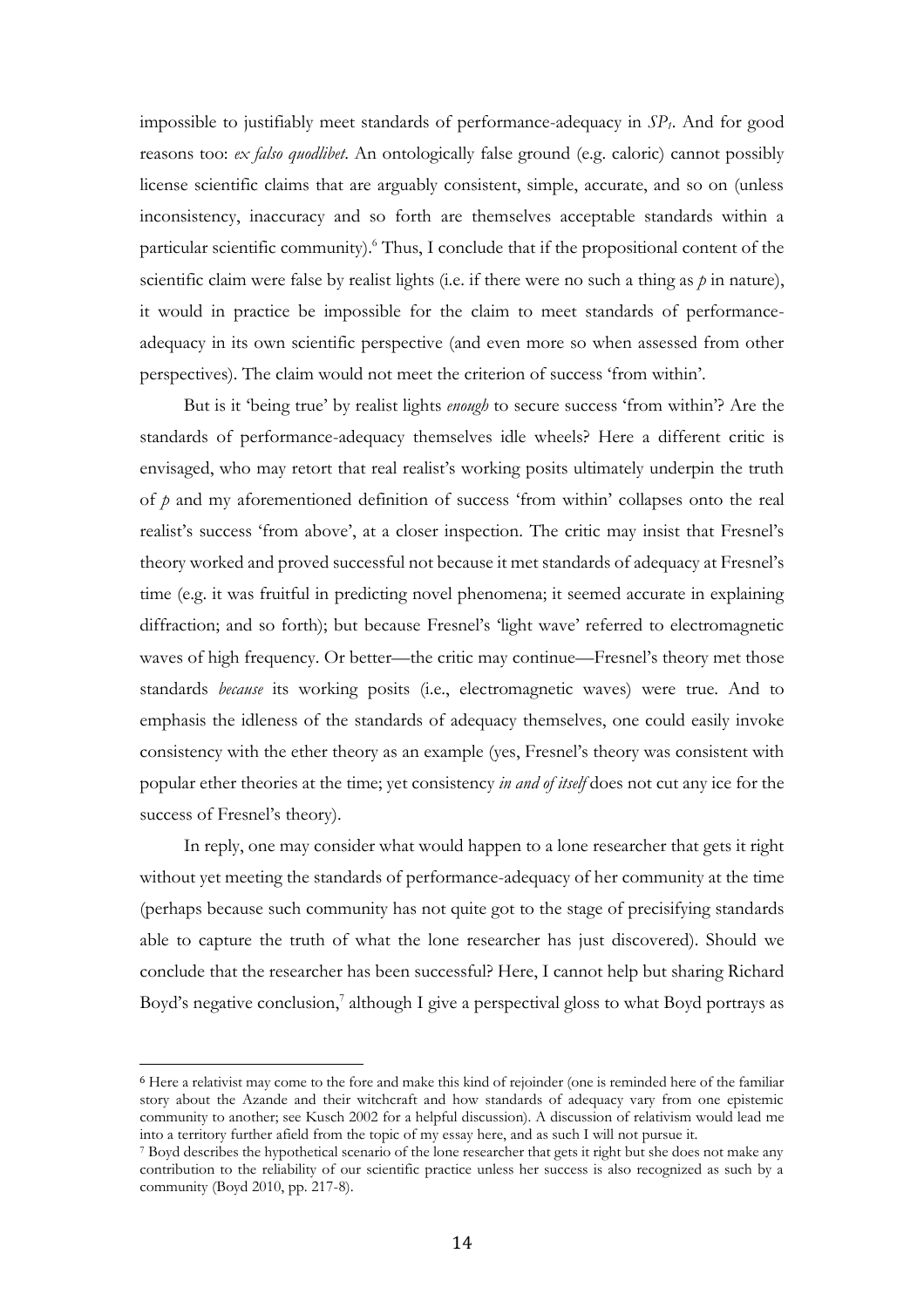the sheer social dimension of scientific inquiry. That '*p* is true' by itself is not sufficient to ontologically ground success, *unless p also* meets standards of performance-adequacy at *SP<sup>1</sup>* when assessed from another scientific perspective.

Consider the astronomer V. M. Slipher, who at the Lowell Observatory in Arizona, throughout 1912-1917 was able to measure with precision the radial velocity of galaxies and to empirically establish that galaxies were expanding a decade before Hubble found the law for this phenomenon, and at a time when Einstein was introducing his cosmological constant in the equations of general relativity to secure instead a static universe.<sup>8</sup> Slipher was the lone virtuouso experimentalist, who got it right in a scientific perspective dominated by general relativity and Einstein's and de Sitter's interpretation of the field equations as implying static solutions. It was only in 1924 that Friedmann first, and Lemaître then (in 1927) introduced models of general relativity that implied non-static solutions to the field equations, with Hubble later introducing the law to measure the redshifting of galaxies in 1929. Once the idea of an expanding universe became a live option for scientists, it became also possible to go back to Slipher's experimental findings and to assess them as meeting the standards of performance-adequacy of the scientific perspective of the time. For example, their consistency with non-static solutions to Einstein's field equations that Friedmann and other cosmologists were bringing to the fore in the 1920s (despite Einstein's cosmological constant). Using Supernova Ia techniques, current cosmologists can still assess the performance-adequacy of Slipher's findings, despite his pioneering work being overlooked for long time by his own peers who had not yet precisified the standards of performance-adequacy appropriate to their scientific perspective.

To conclude, success 'from within' does not fall back onto success 'from above' because ontologically true grounds *in and of themselves* (without meeting also standards of performance-adequacy at the time) are necessary but not sufficient to license success. Scientific success is what a community of epistemic agents acknowledges and welcomes as such at any given time. The truth of the propositional contents of our scientific claims the first conjunct in my premise (b)—by itself would grant only a view of success from nowhere, a view that no epistemic community (either here now or back then) would recognize as its own.

Success 'from within' has both a realist and a perspectival component. Correspondence with a mind-independent world of states of affairs, and meeting standards

<sup>8</sup> Here I draw on John Peacock's account of this episode in Massimi & Peacock (2014).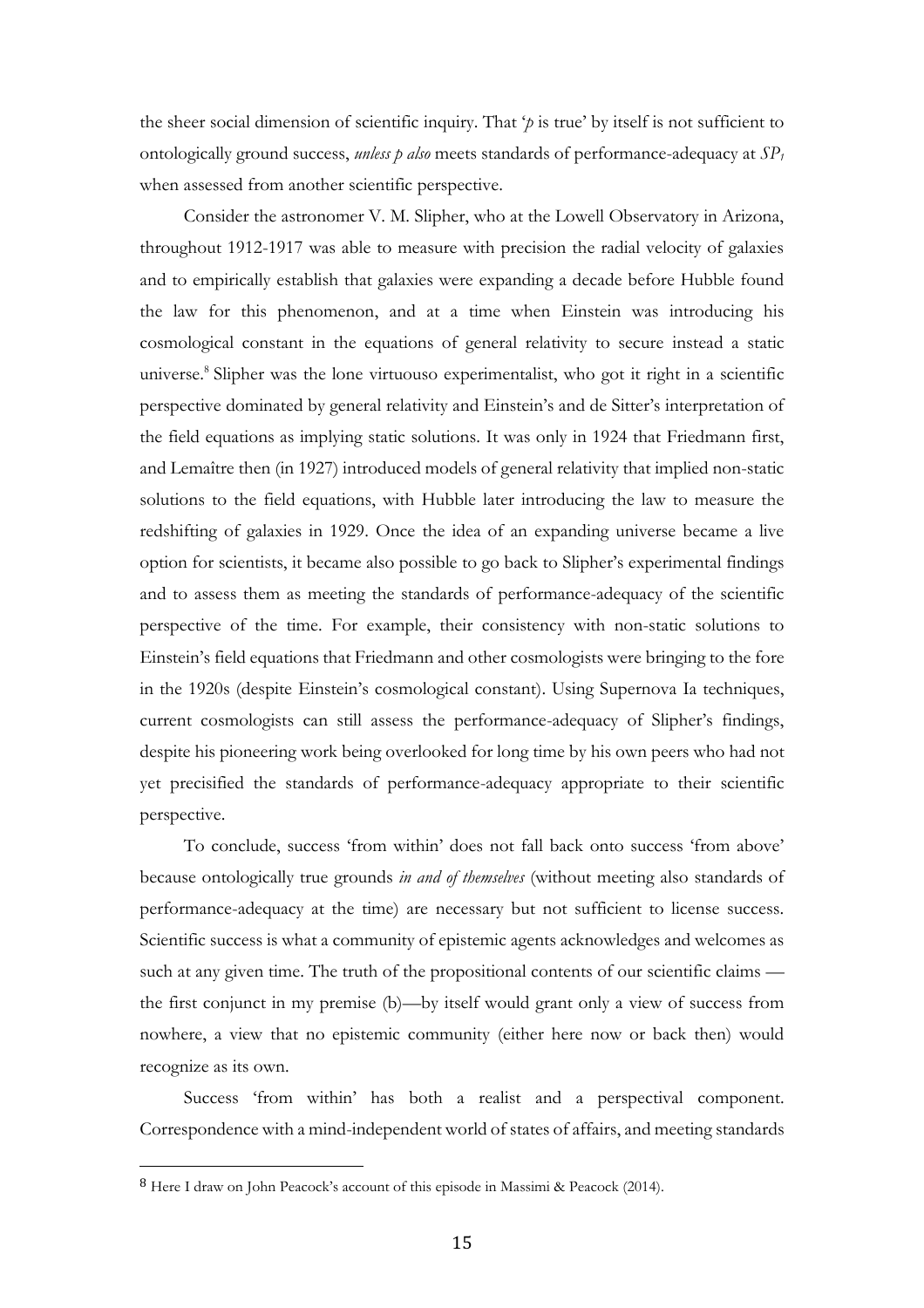of performance-adequacy that can be assessed by epistemic agents across perspectives are both key to the success of our scientific claims (of today and of the past). Success 'from within' is not the success of those, who historically happened to be the winners. But it is instead the product of those, who were responsible for the findings *and* for their meeting standards of performance-adequacy that can *still be assessed by us today.*

### **6. Envoi**

Fourteen years after *Real Realism*, we are all heirs of Galileo's strategy. We learned from Kitcher's real realism how to tell apart truth from falsehood; how to discern bits that work from idle wheels; and most of all, how to believe in the reliability of the deliverances of our instruments. Empiricists and constructivists of all stripes owe us an argument for maintaining a justifiable degree of skepticism about science and its success. More to the point, they owe us an argument for justifiably retreating into "metaphysical never-never lands" on the face of so many homely arguments for being realists about the things with which we interact all the time.

For myself and for my generation, *real realism* has enticed us to explore new avenues and encouraged us to appraise success and failure across the history of science in a considerate way. Maybe, success 'from above' should leave room for success 'from within'. We stand on Galileo's shoulders by acknowledging our continuity with the past, and our ability to assess past scientific claims by their own lights and from our current vantage point, a vantage point that is neither metaphysically nor epistemically privileged. That is how in my view a *perspectival* slant can help us bring real realism back to the Kantian home, to which it naturally belongs.

#### **ACKNOWLEDGMENTS**

I thank the editors for giving me the opportunity to contribute to this volume and for careful editorial comments. I am very grateful to Philip Kitcher for reading earlier versions of this essay and providing illuminating comments on the homely arguments that make perspectival realism akin to real realism, as well as on their points of departure. This project has received funding from the European Research Council (ERC) under the European Union's Horizon 2020 research and innovation programme (grant agreement European Consolidator Grant H2020-ERC-2014-CoG 647272 *Perspectival Realism. Science, Knowledge, and Truth from a Human Vantage Point*).

### **Bibliography**

Boyd, R. (1991) "Realism, anti-foundationalism, and the enthusiasm for natural kinds", *Philosophical Studies* 61, 127–48.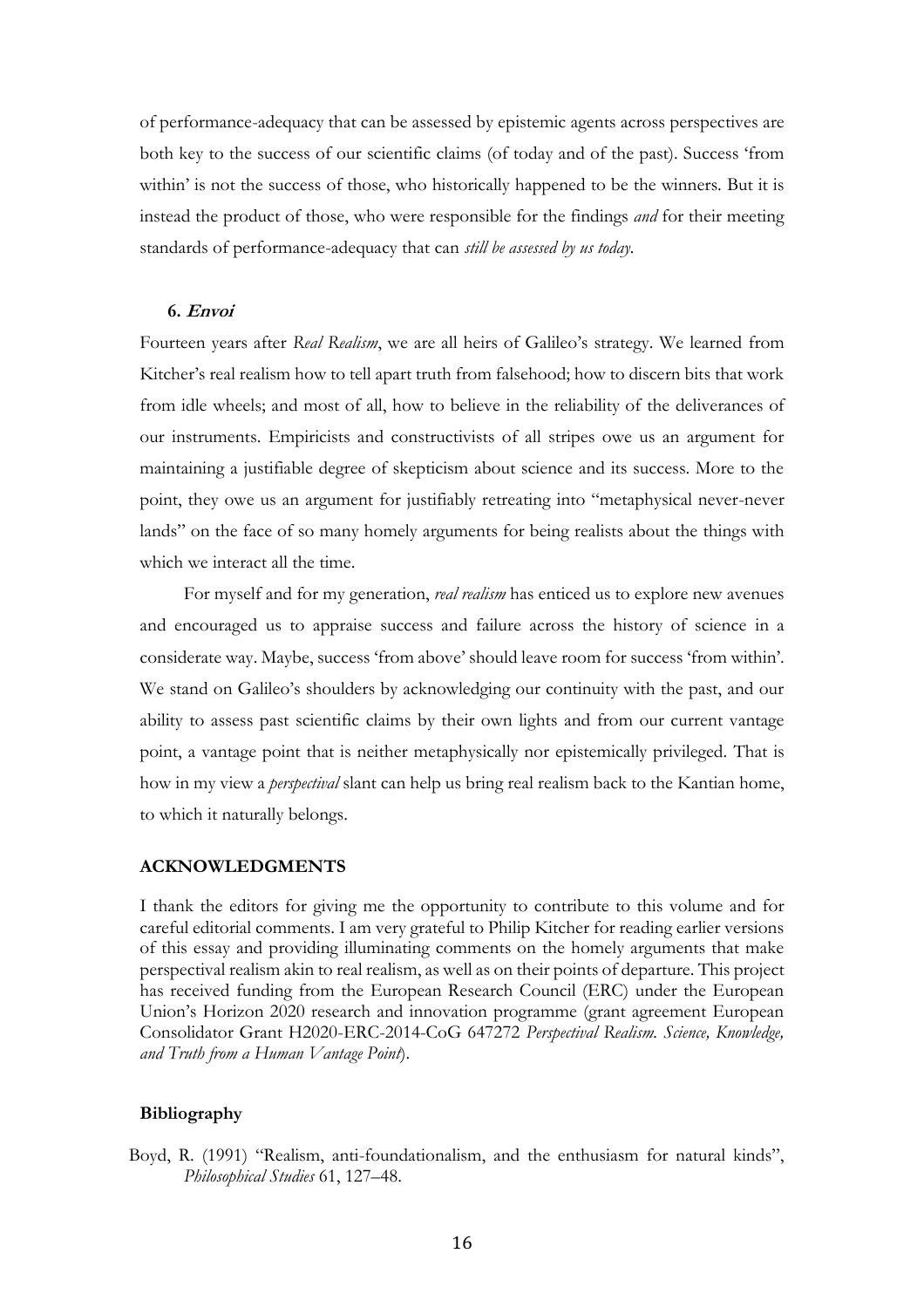- Boyd, R. (2010) "Realism, natural kinds, and philosophical method", in H. Beebee and N. Sabbarton-Leary (eds.) *The Semantics and Metaphysics of Natural Kinds* (London: Routledge)
- Giere, R. (2006) *Scientific Perspectivism* (University of Chicago Press).
- Giere, R. (2013) "Kuhn as perspectival realist", *Topoi* 32, 53–57.
- Haack, S. (1993) *Evidence and Inquiry: towards Reconstruction in Epistemology* (Blackwell).
- Kant, I. (1781/87, 1997) *Critique of Pure Reason* (Cambridge University Press).
- Kitcher, P. (1981) "Explanatory Unification", *Philosophy of Science* 48, 507-531.
- Kitcher, P. (1986) "Projecting the order of nature", in R.E. Butts (ed.) *Kant's Philosophy of Physical Sciences* (Reidel Publishing Company), 201-235.
- Kitcher, P. (2001) "Real realism: the Galilean strategy", *Philosophical Review* 110, 151–197.
- Kuhn, T. (1990) "Dubbing and re-dubbing: the vulnerability of rigid designation", in *Scientific Theories,* ed. by C. Wade Savage, Minnesota Studies in the Philosophy of Science XIV (University of Minnesota Press).
- Kusch, M. (2002) *Knowledge by Agreement* (Oxford University Press).
- Laudan, L. (1981) "A confutation of convergent realism", *Philosophy of Science* 48, 19-49.
- MacFarlane, J. (2005) "Making sense of relative truth", *Proceedings of the Aristotelian Society* 105, 321–339.
- MacFarlane, J. (2009) "Nonindexical contextualism", *Synthese* 166, 231–250.
- Marques, T. (2014) "Relative correctness", *Philosophical Studies* 167, 361–373.
- Massimi, M. (2010) "Galileo's mathematization of nature at the crossroad between the empiricist tradition and the Kantian one", *Perspectives on Science* 18, 152–188.
- Massimi, M. (2012) "Scientific perspectivism and its foes", *Philosophica* 84, 25–52.
- Massimi, M. (2014a) "Natural kinds and naturalised Kantianism", *Noûs* 48, 416–449.
- Massimi, M. (2014b) "Working in a new world: Kuhn, constructivism and minddependence", *Studies in History and Philosophy of Science,* DOI: 10.1016/j.shpsa.2014.09.011
- Massimi, M. (2015) "Walking the line: Kuhn between realism and relativism", *Boston Studies in the Philosophy of Science*, Kuhn's Structure of Scientific Revolutions: 50 Years On. Edited by A. Bokulich and W. Devlin (Springer). DOI: 10.1007/978-3-319-13383- 6\_9